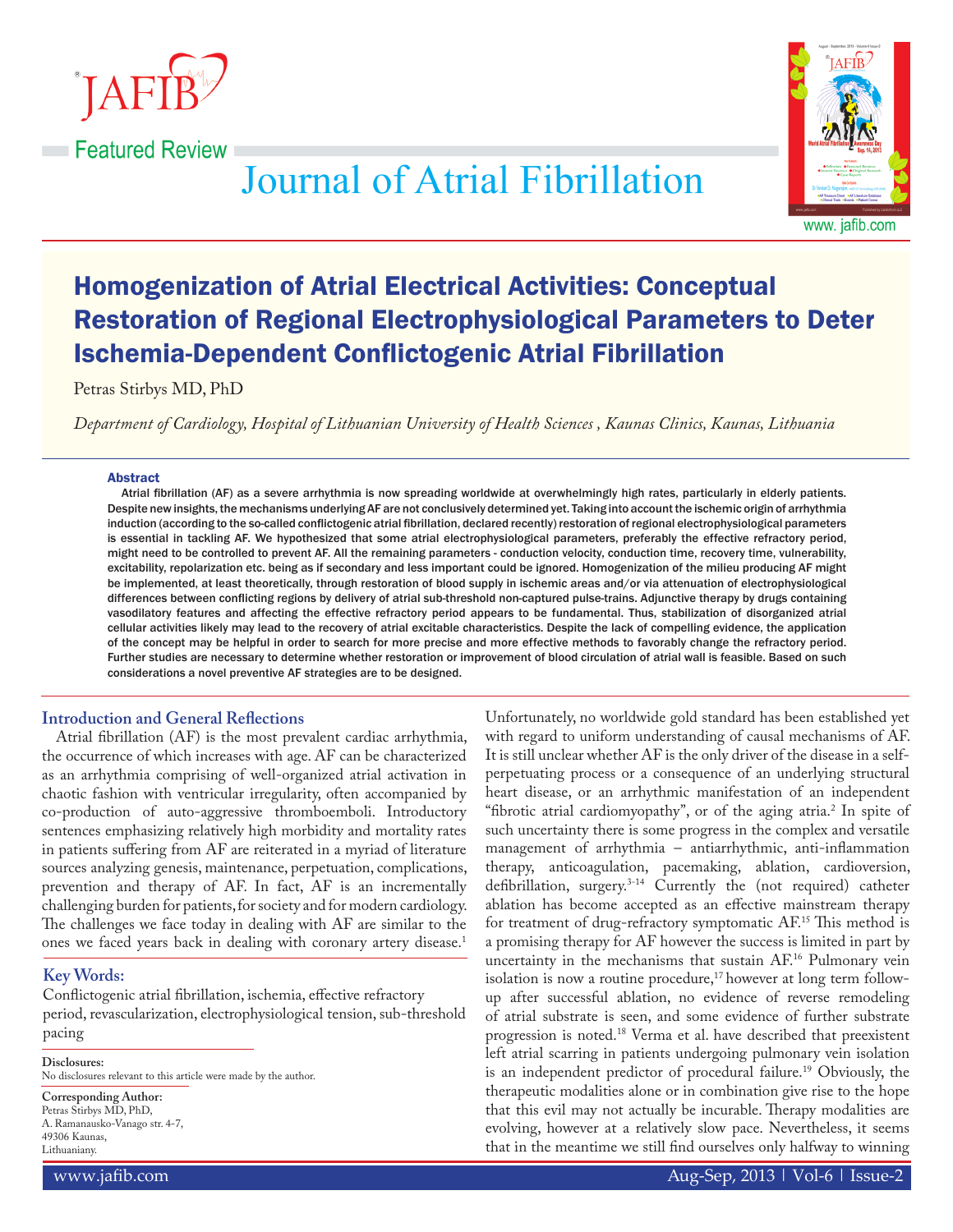this battle. Thus, it is reasonable to continue the research for more effective therapeutic and preventive methods for AF.

AF is sometimes characterized as the electrical equivalent of coronary artery disease, which occurs due to mechanical obstruction or functional stenosis of coronary arteries.<sup>1</sup> In contrast, AF induced alterations in coronary blood flow result in symptoms of myocardial ischemia in patients with AF,<sup>20</sup> while the termination of arrhythmia has an opposite effect.<sup>21</sup> Even in the absence of coronary artery disease, patients with AF frequently present with angina-like chest pain and transient ischemia-type ST-segment depression.<sup>20</sup> At large the ischemic etiological factor results in the change of the fundamental features of atrial myocardium by shifting of its refractoriness, automaticity, conduction velocity, excitability, vulnerability etc., whether temporarily (paroxysmal AF) or permanently. Reportedly, hypoxemia and oxidative stress associated with obstructive sleep apnea increase the recurrence of AF.<sup>22</sup> Regarding these observations the ischemia seems to be essential for AF occurrence.

According to fundamental cardiac electrophysiology, ventricular myocardium becomes arrhythmogenic during the phase 1b interval of ischemia.23,24 In one of the most comprehensive studies by Coronel et al.<sup>25</sup> it was postulated that with regional ischemia some important electrolyte imbalances and metabolic changes are confined to the poorly perfused tissue that is electrically coupled with normal myocardium at the ischemic border where injury currents flow between regions. Border zone interactions are important to arrhythmias because the relationship between source charge generation and downstream sink charge requirements modulate membrane depolarization and repolarization, and they also dictate success or failure of action potential propagation.<sup>26</sup>

 Recently, based on literature data, we hypothesized that there is a strong interrelationship between myocardial ischemia and interstitial atrial fibrosis, i.e., the fibrosis is stipulated/influenced by ischemia and vice versa.27 In brief, mutual interdependence might be formulated as "fibrosis-related ischemia" or "ischemia-related fibrosis". It was revealed, at least hypothetically, that ischemia is a key etiological factor of AF genesis irrespective of the underlying heart disease. From this point of view other syndromes associated with accessory pathways or those of genetic origin are to be excluded. According to the new hypothetical doctrine, ischemia as a primary cause results in atrial fibrosis. Then the progressing fibrotic process accompanied by anatomical constraints induces detrimental conditions for arterial microcirculation which, in turn, activates fibrosis. Thus, a vicious circle is launched. Fibrosis also may be initiated by inflammation or by overstretching of the atrial wall in cases of myocarditis, vasculitis or valvular heart disease. Joint action of ischemia and fibrosis leads to the production of a structurally inhomogeneous region with specific electrophysiological parameters which differ from those inherently dominating a healthy myocardium. Thus, at least two regions – ischemic and non-ischemic - arises along with their own electrophysiological parameters. As a result of the electrophysiological tension (polarization) occurring in between neighboring areas, an arrhythmia may finally evolve. In other words, the tension emanating from the aforementioned differences might be treated as a fundamentally potential precursor of AF initiation. From an electroanatomic point of view, an arrhythmogenic substrate is likely located in/within the borderlines of conflicting areas i.e., within the surrounding rim (penumbral zone, demarcation line). Sub-threshold

electrophysiological tension between areas of "strained relations" may evoke no arrhythmogenicity therefore providing peaceful coexistence until the threshold of tension is reached. Ischemia as a parent element of the arrhythmogenic substrate actually circumscribes corresponding ischemically injured region(s) thus creating favorable conditions for the secondary element to occur – electrophysiological differences and polarization. Circumferential borderlines likely have irregularlyshaped geometry (including ramifications) corresponding to the specific arterial network. Some influence on the behavior of AF may depend on the amount of tissue involved, i.e. the size, and the depth of the ischemic region (subendocardial, subpericardial, intramural, transmural) and the dimensional proportions of conflicting areas. Along with ischemic expansion the healthy myocardial area likely shrinks and therefore AF gradually assumes more grave features. One may consider that conceptually the higher the degree of ischemia the higher the chances for AF manifestation. Based on this postulation, this hypothesis was given the name of "ischemiadependent conflictogenic atrial fibrillation". This concept has not been analyzed or corroborated by independent sources yet and fortunately not dismissed either. In all likelihood the utility of the concept containing mild speculations will be weighed by the future.

The ideal therapeutic goal for AF is the maintenance of sinus rhythm to preserve the atrial transport function. Theoretically it could be implemented as long as atrial fibrosis has not ingrained completely and irreversibly. Homogenization of the milieu producing AF might be achieved through restoration of blood supply in ischemic areas and/or via attenuation of the electrophysiological differences between conflicting regions. Whether these two fundamental prerequisites act in consort to successfully harmonize atrial performance is still the key question. According to universally recognized axiom, every unfavorable inhomogeneity of the atria – whether ischemic, electrical, structural or mixed – needs to be homogenized, (i.e. transformed into previous state), if possible, in order to fulfill the expectations of any clinical benefit.

Simultaneous annihilation of ischemia and electrophysiological polarization may elicit a favorable atrial response and act as a deterrent tool for the prevention of AF. To achieve the goal it could be reasonable to focus on potential therapeutic and preventive scenarios: 1) diagnostic identification of ischemic regions of atrial wall and subsequent amelioration of blood supply, 2) verification of electrophysiological properties and their differences in conflicting areas (preferably in ischemic ones) and search for tools and methods to affect the electrophysiological parameters by equalizing/unifying the effective refractory period (ERP), conduction velocity, activation time, repolarization time, etc. Importantly, the primary strategic goal of this article is an attempt at the stewardship of ischemiarelated inhomogeneity thereby anticipating that inhomogeneity will likely be homogenized. Reestablishment of good blood flow presumably might result in automatic mitigation of the interregional electrophysiological differences, while bleaching out of the latter would mean that the ischemic problems remain unsolved.

## **Identification of Atrial Ischemic Regions**

As mentioned above, it is becoming increasingly clear that ischemia plays a key role in the organization and perpetuation of AF and this viewpoint is supported by many other investigators. $28-31$  It is therefore important to identify and verify the region(s) with poor blood supply. Obviously, it presents an enormous challenge since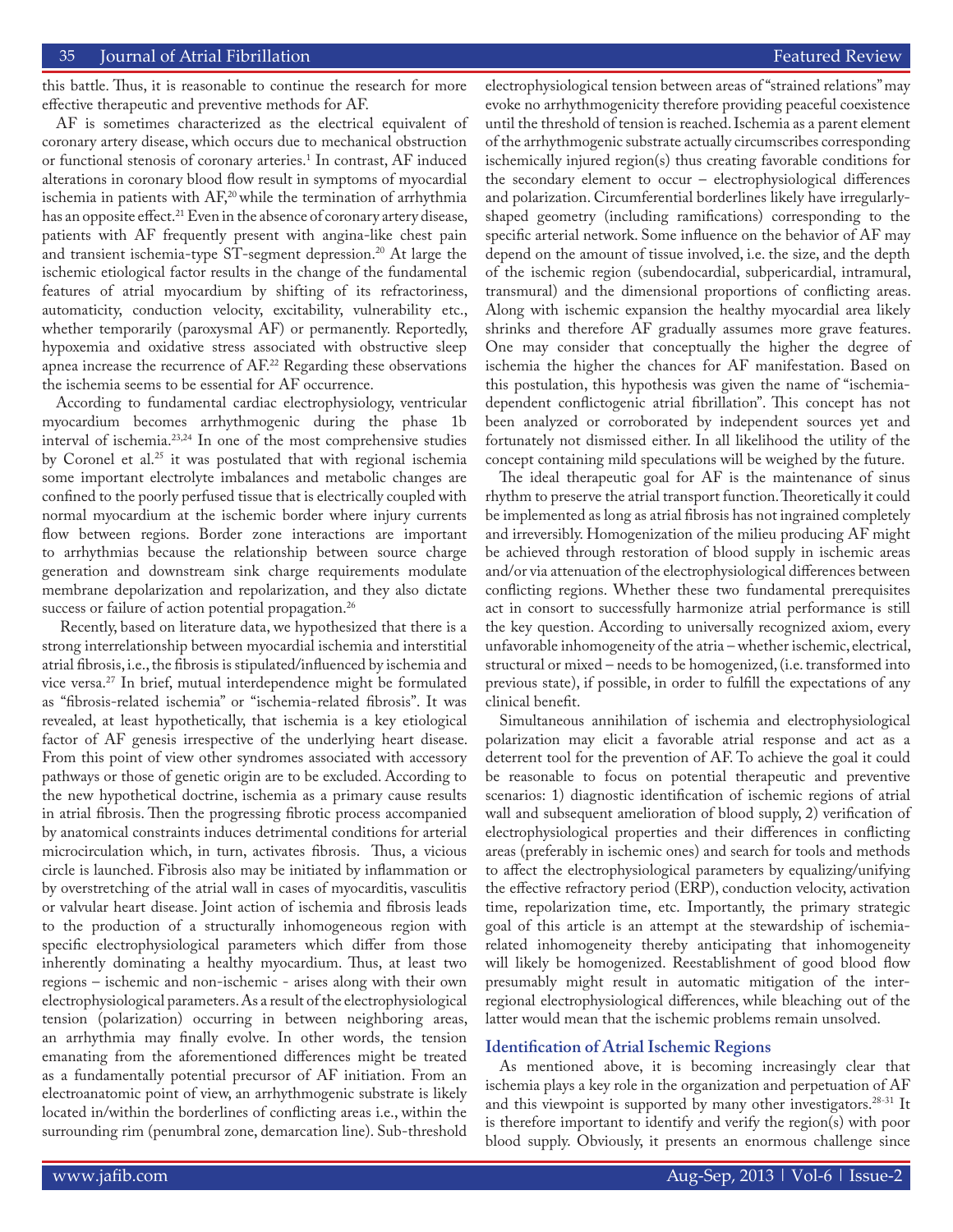we deal with peculiarities of arterial vascularization of the atria. The atrial arterial network in humans is extremely variable32-34 and the blood supply mainly depends on microvascular network. The sinus node and the sinoatrial region are, in 55% of patients, perfused by an atrial branch from the proximal part of the right coronary artery.8 In 45% of the cases this region is perfused by a proximal branch of the circumflex coronary artery.35 A proximal occlusion of the right coronary artery or the circumflex coronary artery may therefore lead to ischemia of the sinus node and surrounding atrium.<sup>8</sup> The diameter of human atrial microvessels is approximately  $103\pm2\ \mu m$ ,<sup>34</sup> therefore conventional angiographic visualization is scarcely feasible.

In 2010 Smit et al. investigated myocardial perfusion by singlephoton emission computed tomography in patients suffering from AF.36 Authors emphasized the need for new non-invasive techniques to adequately assess the coronary artery disease in AF patients. Apart from the conventional percutaneous angiography $37$  there are several non-invasive diagnostic methods for the detection and stratification of myocardial ischemia.38-41 Unfortunately, these methods exclusively serve the evaluation of ventricular circulatory status and coronary artery disease in general. Therefore, the results of such explorative data cannot be utilized to evaluate atrial vascular status – detection, localization and quantification of perfusion defects. Obviously, to reveal the atrial regions marked with poor blood circulation and to determine the extent and severity of ischemia more precise improvements of diagnostic tools and accuracy are needed.

#### **Revascularization Peculiarities of Atrial Myocardium**

Multiple stenotic obstacles (intravascular atheromatous-related or extra-vascular fibrotic matrix-related) within small vessels actually induce the restrictions in blood flow. To the best of our knowledge, there have been no atrial revascularization attempts reported. Thrombolysis, angioplasty, stenting, endarterectomy or any other kind of intervention into atrial arteries actually appears to be beyond imagination. The role of direct mechanical affection to the obstacles particularly in diffuse coronary artery disease is still ill-defined. The challenge also is to find a way to precisely install the vessels running to the ischemic area(s) in order to restore the blood circulation. Fibrosis dispersion in the end stage of atrial disease with its classical atrial remodeling leads to persistent AF.42-43 Revascularization afterwards is actually impossible and no longer helpful perhaps except for atrial or heart transplantation.

Any type of myocardial revascularization is based on improvement in the delivery of oxygenated blood to the ischemic area. The conventional methods of increasing ventricular (not atrial) myocardial perfusion include percutaneous transluminal coronary angioplasty and coronary artery bypass grafting surgery,<sup>44</sup> a small vessel disease is not amenable to these therapeutic methods. To create myocardial neovascularization as well as stimulating further angiogenesis a method of transmyocardial revascularization (TMR) was developed.44,45 For this purpose either a carbon dioxide laser or Holmium:YAG laser is used.<sup>46-48</sup> There is an outstanding report<sup>47</sup> demonstrating the effectiveness of TMR used as adjunctive to the coronary artery bypass grafting; a significant lower incidence of postoperative AF was observed regardless of revascularization of ventricular myocardium, not atrial. Even though TMR may lead to a decrease in angina and improved exercise tolerance<sup>46</sup> the short-term and long-term outcomes indicate that usefulness of TMR needs further research.<sup>48</sup> Literature sources lack to indicate the usefulness

of neovascularization by TMR on the atrial level. It is still unclear whether the doubtful clinical benefit of the TMR might outweigh the consequences of myocardial damage induced by a laser beam. In this context further studies are warranted to delineate the possible beneficial mechanisms of the procedure.

Experimentally it was found that isolated human coronary arterioles demonstrate endotellium-dependent dilatation in response to some drugs.34 Beta-blockers may improve atrial blood supply by their vasodilatory impact and appear to effectively prevent occurrence of AF, especially in patients with systolic heart failure.<sup>49</sup> Their antiarrhythmic and anti-ischemic role or both have not been clearly defined yet, at least in relation to AF prevention. Some authors have indicated that the recurrence rate of AF is known to be high, even under beta-blocker prophylaxis.<sup>50</sup> However, the beta-blocker therapy prolongs atrial cell ERP<sup>50</sup> thus favoring antiarrhythmic background. Noteworthy amiodarone, class III antiarrhythmic agent also extends atrial ERP, prolongs the duration of action potential and depresses conduction velocity thereby possessing the efficacy in prevention and termination of AF.52,53 The ERP has been identified as the most vulnerable parameter and therefore a correct therapeutic approach could be based on drugs being able to prolong the refractoriness.<sup>54</sup> The significance of the ERP is discussed below.

## **Atrial Pacing and AF Protective Effects**

 It is assumed that better organization of atrial activation and the correction of electrophysiological states could be implemented by means of antiarrhythmic pacing.<sup>55,56</sup> Different atrial pacing modes and a number of pacing algorithms have been suggested for the prevention of AF.56-60 Conventional overdrive atrial pacing is supported by both electrical and mechanical theory in preventing the onset of  $AF$ ,<sup>61</sup> atrial pacing prevents potential triggers for  $AF$  such as bradycardic episodes and ectopic atrial beats, and atrial pacing avoids the atrial stretch caused by increased atrial pressure that is associated with atrioventricular dyssynchrony. Specifically, continuous atrial overdrive pacing does not prevent new-onset AF and is poorly tolerated.<sup>62,63</sup>

 For the prevention of atrial tachyarrhythmias Becker et al. have stressed the rationale of the selection of pacing locations and the number of pacing sites.<sup>55</sup> It was hypothetically supposed that pacing, particularly delivered at multi-sites, may homogenize electrical conduction properties of the atrium and promote sinus rhythm.<sup>62</sup> Studies of biatrial and multisite pacing have been shown to decrease atrial activation time.<sup>61</sup> Distal coronary sinus pacing has been proven to suppress atrial premature beats from inducing AF by limiting their prematurity at the triangle Koch, which is a region of local conduction delay and re-entry.<sup>64</sup> However some multicenter studies failed to show any AF preventive benefit compared with single-site or no pacing, therefore the use of alternative site pacing should be considered unproven and experimental.61,62,65 At large, studies of preventive algorithms have yielded mixed results, further clouding the role of pacing algorithms themselves.<sup>60,61,65-67</sup>

## **Atrial Refractoriness as an Exceptional Electrophysiological Parameter**

Further insights into atrial electrophysiological features may be helpful in tackling AF. Holmqvist et al.<sup>68</sup> have considered that alterations in atrial electrophysiology are common in the early stages of AF, which may indicate that these changes play a key role in AF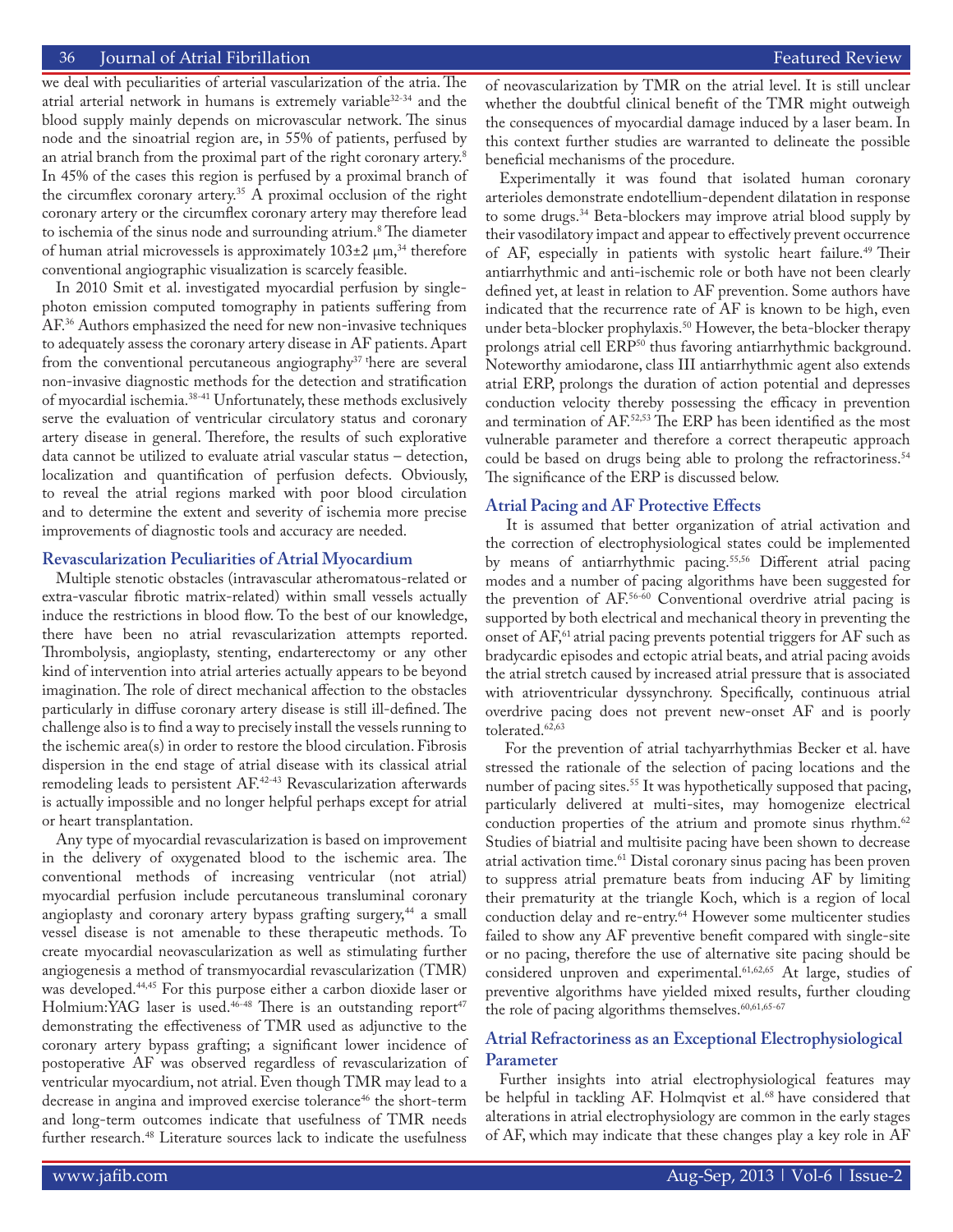## 37 Journal of Atrial Fibrillation Featured Review Featured Review

development. Recently Teh et al.<sup>18</sup> have stressed that AF patients demonstrate an abnormal substrate characterized by reduction in voltage, conduction slowing, and increased signal complexity. Botto et al. have postulated that the most important atrial parameter related to AF-induced electrical remodeling is the ERP.<sup>69</sup> Both experimental and clinical studies have substantiated that an increase in the dispersion of refractoriness favors the occurrence of AF.71-73 According to Carnes et al. the earliest observed change in AF is an abbreviation of the atrial ERP.<sup>73</sup> Sato et al.<sup>74</sup> have observed that atrial ERP increases just after conversion of AF to sinus rhythm. Similarly, atrial electrical remodeling occurs when AF is sustained, leading to a shortening of ERP and slowing of conduction velocity that promotes AF.43,51,62 In 1998 Fareh et al. have reported that in dogs premature extrastimuli induce AF predominantly at sites with short ERP.70 Also the presence of short ERP and short action potential facilitate the induction of AF.75 On the contrary, AF alters atrial electrophysiology and produce ultrastructural abnormalities to favor its own maintenance. $42$  Finally, atrial activation increases the spatial variability in AF cycle length $76$  which is an index of atrial refractoriness.<sup>77</sup> Overall, the prolonged ERP is predictive of stable sinus rhythm.78 Deductively, subtle control of the refractoriness makes the atrium less vulnerable to AF. Hence, it is possible that when ERP is restored properly all the remaining electrophysiological parameters (conduction velocity, potential duration, potential duration, vulnerability, excitability, etc.) may regain their previously inherent values automatically.

This suggests that ERP represents the most important electrophysiological parameter, apparently being directly involved in AF mechanisms. It could be considered that some drugs (betablockers or others) may change the ERP in different ways when affecting different atrial regions. Preventive drug therapy may be insufficient to control AF occurrence even when highly selected antiarrhythmic drugs are prescribed. It might be related to the inadequate/non-uniform ERP response in specific atrial regions. That is why we observe different clinical results with medication – sometimes effective AF prevention but sometimes manifestation of proarrhythmias. In other words, drugs may fail to increase the tension threshold of existing electrophysiological parameters, at least hypothetically, in-between conflicting regions. Thus, simultaneous unification of ERP duration in corresponding atrial regions appears to be problematic.

#### **Promising Atrial Sub-Threshold Conditioning Pacing**

There are reports demonstrating that single sub-threshold conditioning pulses and/or pulse-trains may favorably affect atrial refractory period.<sup>79,78</sup> Gang et al.<sup>81</sup> have declared that sub-threshold pulses are able to terminate reciprocating tachycardia. Ultrarapid sub-threshold pacing may also provide a safe and effective termination of AV node reentrant tachycardia with the electrode located either in the right atrial sites or in coronary sinus.<sup>82,83</sup> It was pointed out that sub-threshold pacing is only effective when applied adjacent to critical components of the reentrant circuit.83 Subthreshold conditioning stimuli have been shown to be effective in the prevention or termination of ventricular tachycardias, but this possibility is constrained by the spatial limitations of the technique<sup>84</sup> effectiveness of such a sham pacing is explained by the ability of lengthening the ventricular ERP. Some beneficial effects may provide hybrid efforts joining the positive sides of antiarrhythmic,

and vasodilatory drugs and with sub-threshold atrial pacing preferably applying conditioning pulse-trains. However, the latter pacing modality has not been clinically approved yet thus more detailed studies are necessary for its technical and methodological effectiveness. Finally, much remains to be done in order to establish which region – whether ischemic, non-ischemic or both – is to be preferentially paced to achieve appreciable clinical benefit.

## **Conclusions:**

Homogenization of atrial electrical activity might be achieved hypothetically via normalization of global atrial blood supply or by sub-threshold atrial conditioning pacing. Despite the lack of compelling evidence, further application of the concept may be helpful in the search for more effective methods to influence atrial refractory period. Some initiatives could be undertaken to test hybrid atrial conditioning pacing by pulse-trains and by vasodilatory drugs containing the capability to increase atrial effective refractory period. There is a pressing need for further studies to determine whether restoration or improvement of blood circulation of the atrial wall is even feasible. Taking into account the ischemic origin and background to atrial fibrillation, new strategies of arrhythmia prevention need to be devised.

#### **References:**

- 1. Lakkireddy D. World atrial fibrillation awareness day it's about time. JAFIB 2012; 5(3):4-5.
- 2. Kottkamp H. Atrial fibrillation substrate: the "unknown species" from lone atrial fibrillation to fibrotic cardiomyopathy. Heart rhythm 2012; 9(4):481-482.
- 3. Zimetbaum P. Atrial fibrillation. Antiarrhythmic drug therapy for atrial fibrillation. Circulation 2012; 125:381-389.
- 4. Wyse DG. Anticoagulation in atrial fibrillation: a contemporary viewpoint. Heart Rhythm 2007; 4(3S):S34-39.
- 5. Piccini JP, Mi X, DeWald TA, Go AS et al. Pharmacotherapy in medicare beneficiaries with atrial fibrillation. Heart Rhythm 2012; 9(9):1403-1408.
- 6. Kim YR, Nam G-B, Kim YG, Hwang W et al. The effect of short term steroid therapy for preventing atrial tachyarrhythmias during blanking period after catheter ablation of atrial fibrillation. Heart Rhythm 2012; 9(55, suppl):S343.
- 7. Hussein A, Bawardy RA, Chamsi-Pasha M, Martin DO et al. Inflammation and spontaneous atrial scarring in long standing persistent atrial fibrillation: implications in patients undergoing radiofrequency ablation. Heart Rhythm 2012; 9(55, suppl):S414.
- 8. Trappe HJ. Tachyarrhythmias, bradyarrhythmias and acute coronary syndromes. J Emerg Trauma Shock 2010; 3(2):137-142.
- 9. Ferreira A, Carmo P, Adragao P. Cardiac resynchronization therapy in patients with atrial fibrillation. JAFIB 2012; 4(6):103-109.
- 10. Hohnloser SH, Healey JS, Gold MR, Israel CW et al. Atrial overdrive pacing to prevent atrial fibrillation: insights from ASSERT. Heart Rhythm 2012; 9(10):1667-1673.
- 11. Vazquez J, Biviano AB, Garan H, Whang W. Sustained fibrillation within the left atrial appendage during catheter ablation for recurrent atrial tachyarrhythmia. JAFIB 2012; 5(3):9-13.
- 12. Jonsson A, Lehto M, Ahn H, Hermansson U at al. Microwave ablation in mitral valve surgery for atrial fibrillation. JAFIB 2012; 5(2):12-22.
- 13. Dosdall DJ, Ideker RE. Intracardiac atrial defibrillation. Heart Rhythm 2007; 4(3S):S51-S56.
- 14. Shen J, Bailey MS, Damiano RJ. The surgical treatment of atrial fibrillation. Heart Rhythm 2009; 6(85):545-550.
- 15. Fuster V, Ryden LE, Cannon DS et al. ACC/AHA/ESC 2006 guidelines for the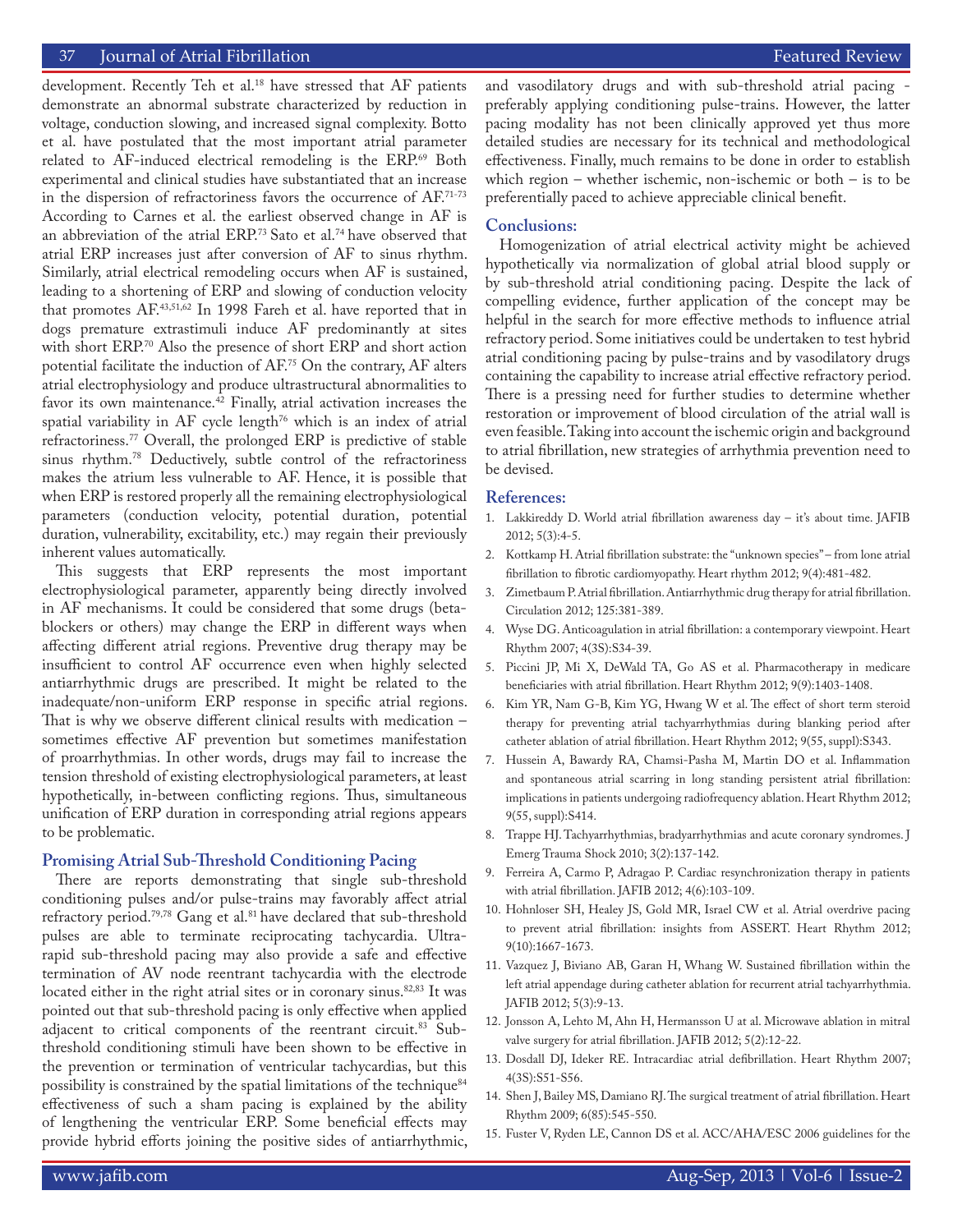## 38 Journal of Atrial Fibrillation Featured Review Featured Review Featured Review Featured Review Featured Review

management of patients with atrial fibrillation: a report of the American College of Cardiology/American Heart Association task force on practice guidelines and the European society of Cardiology Committee for practice guidelines (Writing Committee to revise the 2001 guidelines for the management of patients with atrial fibrillation: developed in collaboration with European Heart Rhythm Association and the Heart Rhythm Society. Circulation 2006; 114:e257-e354.

- 16. Narayan SM, Krummen DE, Shivkumar K, Clopton P, Rappel WJ, Miller JM. Treatment of atrial fibrillation by the ablation of localized sources: CONFIRM (Conventional Ablation for Focal Fibrillation With or Without Focal Impulse and Rotor Modulation) trial. J AM Cardiol 2012; 60(7):628-636.
- 17. Calkins H, Brugada J, Packer D et al. HRS/EHRA/ECAS expert consensus statement on catheter and surgical ablation of atrial fibrillation Heart Rhythm 2007; 4:816-861.
- 18. Teh AW, Kistler PM, Lee G, Medi C et al. Long-term effects of catheter ablation for lone atrial fibrillation: progressive atrial electroanatomic substrate remodeling despite successful ablation. Heart rhythm 2012; 9(4):473-480.
- 19. Verma A, Wazni OM, Marrouche NF et al. Pre-existent left atrial scarring in patients undergoing pulmonary vein antrum isolation: an independent predictor of procedural failure. J Am Coll Cardiol 2005; 45:285-292.
- 20. Kochiadakis GE, Kallergis EM. Impact of atrial fibrillation on coronary blood flow: a systematic review. JAFIB 2012; 5(3):161-165.
- 21. Saito D, Haraoka S, Ueda M, Fujimoto T et al. Effect of atrial fibrillation on coronary circulation and blood flow distribution across the left ventricular wall in anesthetized dogs. Jpn Circ J 1978; 42(4):417-423.
- 22. Naruse Y, Tada H, Satoh M, Yanagihara M et al. Concomitant obstructive sleep apnea increases the recurrence of atrial fibrillation following radiofrequency catheter ablation of atrial fibrillation: clinical impact of continuous positive airway pressure therapy. Heart Rhythm 2013; (3):331-337.
- 23. Kaplinsky E, Ogawa S, Balke CW, Dreifus LS. Two periods of early ventricular arrhythmias in the canine acute myocardial infarction model. Circulation 1979; 60:397-403.
- 24. Coronel R, Wilms-Schopman FJ, deGroot JR. Origin of ischemia-induced phase 1b ventricular arrhythmias in pig hearts. J Am Coll Cardiol 2002; 39(1):166-176.
- 25. Coronel R, Wilms-Schopman FJ, Opthof T, van Capelle FJ, Janse MJ. Injury current and gradients of diastolic stimulation threshold, TQ potential, and extracellular potassium concentration during acute regional ischemia in the isolated perfused pig heart. Circ Res 1991; 68(5):1241-1249.
- 26. Pollard AE, Cascio WE, Fast VG, Knisley SB. Modulation of triggered activity by uncoupling in the ischemic border. A model study with phase 1b-like conditions. Cardiovasc Res 2002; 56(3):381-392.
- 27. Stirbys P. Myocardial ischemia as a genuine cause responsible for the organization and "fertilization" of conflictogenic atrial fibrillation: new conceptual insights into arrhythmogenicity. JAFIB 2013; 5(6):101-109.
- 28. Nishida KQiXY, Wakili R, Comtois P, Chartier D, Harada M, Iwasaki YK, Romeo P, Maquy A, Dobrev D, Michael G, Talajic M, Nattel S. Mechanisms of atrial tachyarrhythmias associated with coronary artery occlusion in a chronic canine model. Circulation 2011; 123(2):17-46.
- 29. Concilla PA, Nicklaus TM. Atrial fibrillation with occlusion of the sinus node artery. Arch Intern Med 1966; 117(3):422-424.
- 30. Shakir DS and Arata SOE. Right atrial infarction, atrial arrhythmias and inferior myocardial infarction from a missed triad: a case report and review of the literature. Can J Cardiol 2007; 23(12):995-997.
- 31. Neven K, Crijns H, Gorgels A. Atrial infarction: a neglected electrocardiographic sign with important clinical implications. J Cardiovasc Electrophysiol 2003; 14(3):306-308.
- 32. Angelini P. Kugel's artery. Tex Heart Inst J 2004; 31(3):271-272.
- 33. Nerantzis CE. Marianou SK, Koulouris SN, Agapitos EB, Papaioanou JA, Vlahos LJ. Kugel's artery: an anatomical and angiographic study using a new technique.

Tex Heart Inst J 2004; 31(3):267-270.

- 34. Miller FJ, Dellsperger KC, Gutterman DD. Pharmacologic activation of the human coronary microcirculation in vitro: endothelium-dependent dilation and differential response to acethylcholine. Cardiovasc Res. 1988; 38(3):744-750.
- 35. Wellens HJ, Brugada P. Sudden cardiac death: a multifactorial problem. In: Brugada P, Wellens HJ (Hrsg), editors. Cardiac Arrhythmias. Where to go from here? Mount Kisco, New York: Futura Publishing Company; 1987, pp.391-400.
- 36. Smit MD, Tio RA, Slart RH, Zijlstra F, Van Gelder IC. Myocardial perfusion imaging does not adequately assess the risk of coronary artery disease in patients with atrial fibrillation. Europace 2010; 12(5):643-648.
- 37. Tonino PA, Fearon WF, De Bruyne B et al. Angiographic versus functional severity of coronary artery stenoses in the FAME study fractional flow reserve versus angiography in multivessel evaluation. J Am Cardiol 2010; 55:2816-2821.
- 38. Abhuhid IM, de Rezende NA. Right ventricular wall "ischemia" findings using a dual isotope protocol. Clin Nucl Med 2007; 32(8):652-654.
- 39. Kirschbaum SW, de Feyeter J, van Geuns R-JM. Cardiac magnetic resonance imaging in stable ischemic heart disease. Neth Heart J 2011; 19(5):229-235.
- 40. Korosoglou G, Lehrke S, Wochele A, Hoerig B et al. Strain-encoded CMR for the detection of inducible ischemia during intermediate stress. JACC Cardiovasc Imaging 2010; 3(4):361-367.
- 41. Koo BK, Erglis A, Doh JH, Daniels DV et al. Diagnosis of ischemia-causing coronary stenoses by noninvasive fractional flow reserve computed tomographic angiograms. Results from the prospective multicenter DISCOVER-FLOW (Diagnosis of ischemia-causing stenoses obtained via noninvasive fractional flow reserve) study. J Am Cardiol 2011; 58(19):1989-1997.
- 42. Wiiffels MC, Kirchhof CI, Dorland R, Allessie MA. Atrial fibrillation begets atrial fibrillation: A study in awake chronically instrumented goats. Circulation 1995; 92:1964-1968.
- 43. Botto GL, Luzi M, Sagone A. Atrial fibrillation: The remodeling phenomenon. Eur Heart J (Suppl H) 2003; H1-H7.
- 44. Li Zhi, Ren Li Jie, Wang Bing, Xu Wen Ting, Li Guang Ying. Transmyocardial laser revascularization as sole therapy in coronary disease. Asian Cardiovasc Thorac Ann 1999; 7:23-26.
- 45. Mirhoseini M, Cayton MM. Revascularization of the heart by laser. J Microvasc Surg 1981; 2:253-260.
- 46. Burns SM, Sharples LD, Tait S, Caine N et al. The transmyocardial laser revascularization international registry report. Eur heart J 1999; 20(1):31-37.
- 47. Allen GS. Does adjunctive transmyocardial laser revascularization (TMR) reduce postoperative atrial fibrillation in patients undergoing coronary artery bypass grafting? (Abstr). Chest 2005; 128(4):181S.
- 48. Tavris DR, Brennan JM, Sedrakyan A, Zhao Y et al. Long-term outcomes after transmyocardial revascularization. Ann Thorac Surg 2012; 94(5):1500-1508.
- 49. Nasr IA, Bouzamondo A, Hulot J-S, Dubourg O et al. Prevention of atrial fibrillation onset by beta-blocker treatment in heart failure: meta-analysis. Eur Heart J 2007; 28:457-462.
- 50. Manolis AJ, Rosei EA, Coca A, Cifkova R, Erdine SE et al. Hypertention and atrial fibrillation: diagnostic approach, prevention and treatment. Position paper of the Working Group "Hypertention Arrhythmias and Thrombosis" of the European Society of Hypertention. J Hypertens 2012; 30:239-252.
- 51. Workman AJ, Kane KA, Rankin AC. Cellular basis for human atrial fibrillation. Heart Rhythm 2008; 5(6-2):S1-S6.
- 52. Manios EG, Mavrakis HE, Kanoupakis EM, Kallergis EM et al. Effects of amiodarone and diltiazem on persistent atrial fibrillation conversion and recurrence rates: a randomized controlled study. Cardiovasc Drugs Ther 2003; 17(1):31-39.
- 53. Takeda T, Shimamoto T, Marui A, Saito N et al. Topical application of a biodegradable disc with amiodarone for atrial fibrillation. Ann Thorac Surg 2011; 91(3):734-739.
- 54. Baldi N, Russo VA, Morrone V, Di Gregorio L et al. Acute termination of